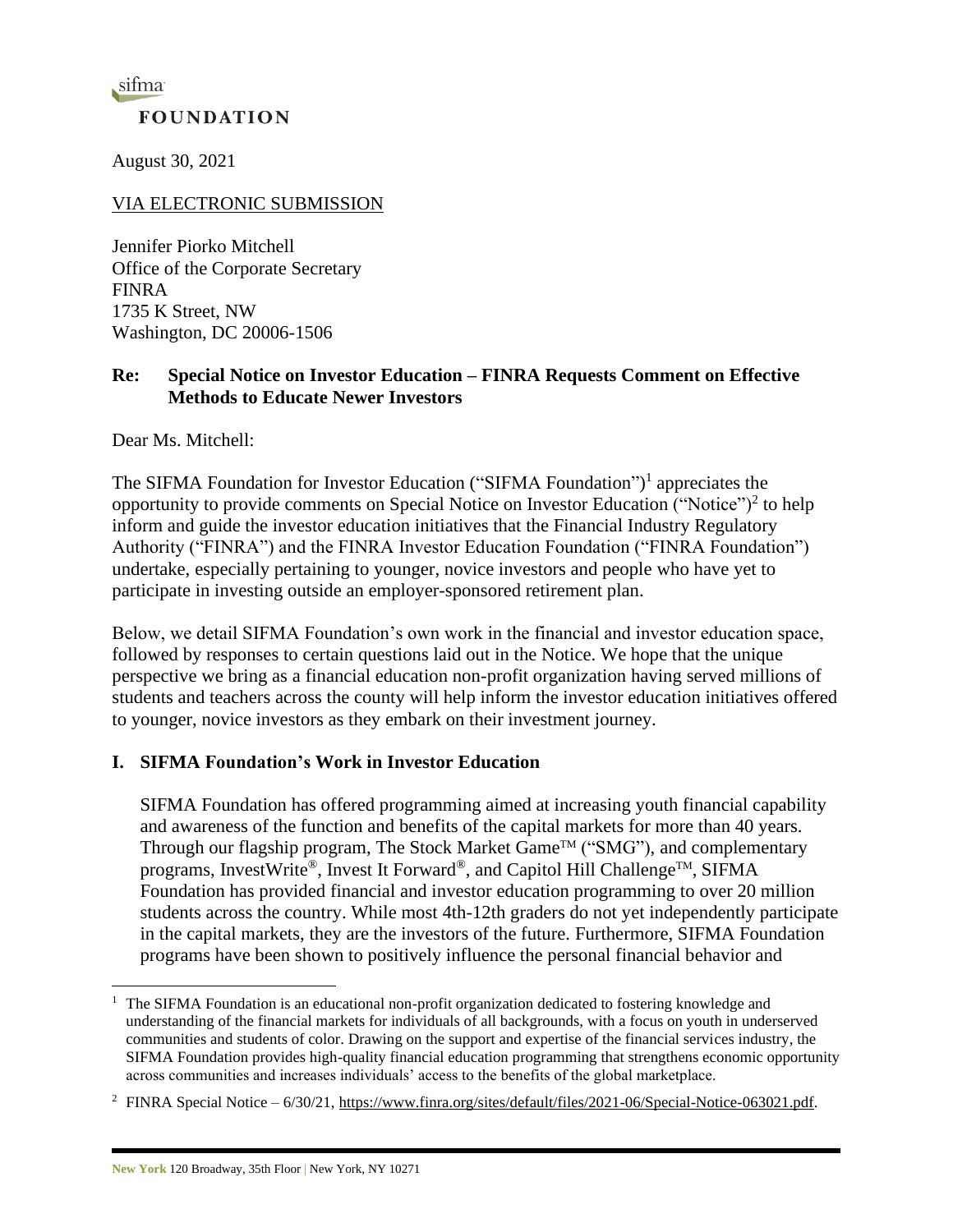investment choices made by teachers and adults. <sup>3</sup> SIFMA Foundation provides the foundational knowledge, key skills, and hands-on experiential learning needed to help individuals make informed investment decisions for long-term financial success.

We approach our work in the following ways:

# **1. Starting Early with Investor Education**

SIFMA Foundation equips individuals from an early age with the research, criticalthinking and decision-making skills needed to successfully invest, manage risk and plan for their long-term financial future. This is vital to ensuring young, new investors enter the marketplace with the necessary knowledge and skills to make informed decisions in their financial and investment lives. Our programs are offered starting in fourth grade to coincide with the introduction of integral math concepts such as fractions and to encourage adults and educators to participate with even the youngest learners.

# **2. Interactive, Real-World Experience via Simulated Environment**

The core of SMG programming lies in the simulated trading environment where users can experience real-world investing without the use of real money. SMG participants manage a hypothetical \$100,000 portfolio and invest in real stocks, bonds, and mutual funds that are subject to real-time market pricing and volatility. By enabling students to experiment with investing in a safe space that mimics the real marketplace, SMG helps young investors build confidence and develop critical skills in personal finance, economics, and capital markets, and minimizes the barrier of unfamiliarity that often keeps individuals from participating in the markets.

## **3. Curriculum with a Focus on Risk Management and Long-Term Planning**

SMG teaches risk management and long-term planning. In parallel to the simulated trading environment, we offer a comprehensive curriculum that incorporates critical investment concepts such as financial goal-setting, risk management, diversification, asset allocation, long-term planning, and wealth preservation. Students learn not only how to research and select an investment, but also how to manage that investment, in the short and long term, and as part of a broader, diversified portfolio. This allows young investors to better understand and manage the risks associated with investing and equips them with the skills needed to make prudent investment decisions for long-term financial success.

This focus on learning is especially critical now as recent events have shown that novice investors entering the marketplace today trade via non-traditional avenues such as self-directed mobile apps and often invest based on information delivered via

<sup>3</sup> [https://www.stockmarketgame.org/assets/pdf/2009\\_Learning\\_Point\\_Study\\_Brief\\_Report.pdf](https://www.stockmarketgame.org/assets/pdf/2009_Learning_Point_Study_Brief_Report.pdf)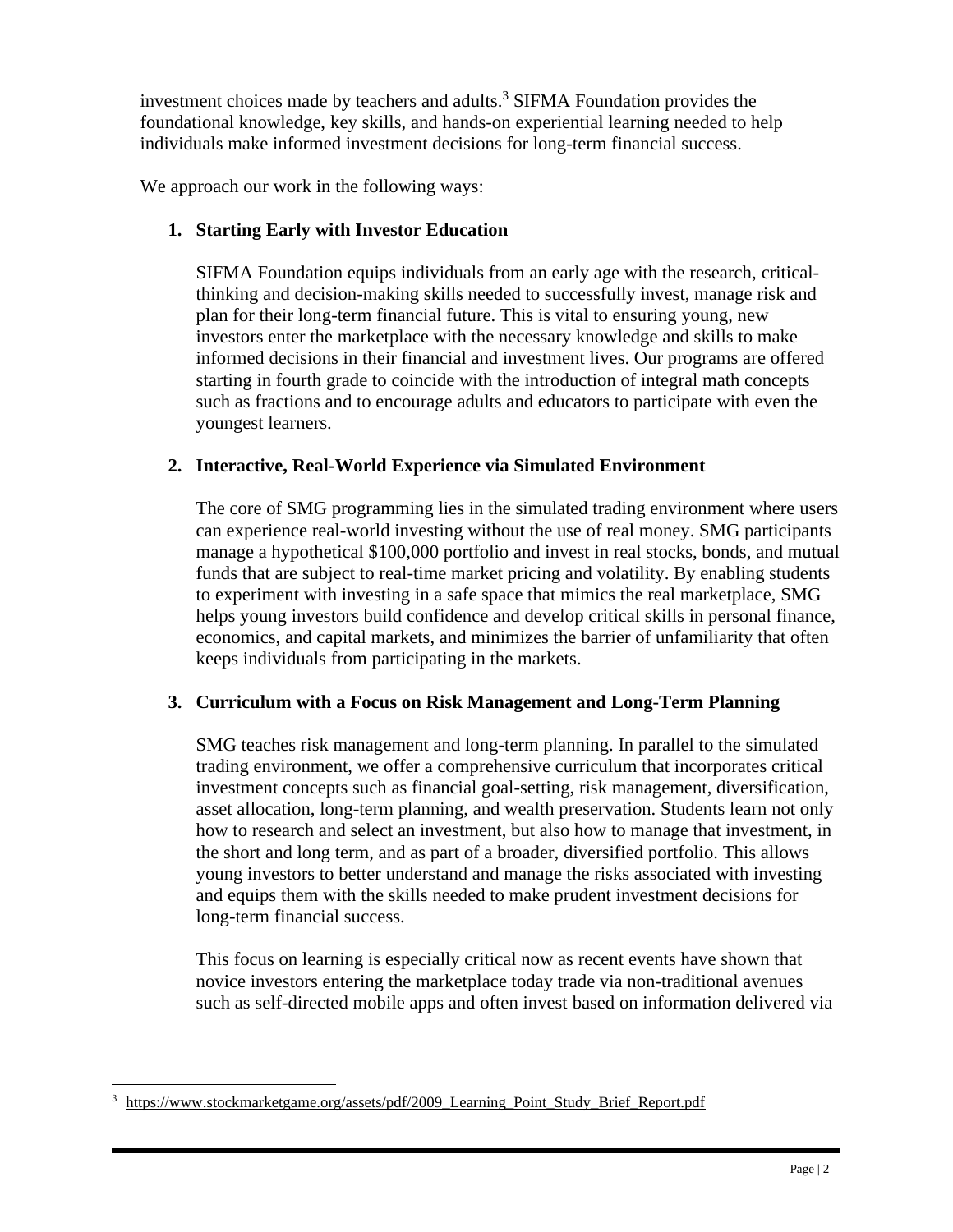social media and personal connections rather than the traditional investment advice provided by financial firms.<sup>4</sup>

#### **4. Program Enhancements that Make Investing Real and Relevant**

Through our three additional, complementary programs, SIFMA Foundation brings investing to life and makes it relevant for participants. Through the InvestWrite® national essay competition, students apply the investment knowledge gained from their SMG session to practical, real-life scenarios. Through the Invest It Forward<sup>®</sup> initiative, financial professionals volunteer to assist classrooms with SMG curriculum by offering real-world insights, breaking down complex concepts, exposing students to the real-world applications of investing, and building pathways to future careers in finance. Through the Capitol Hill Challenge<sup>TM</sup> ("CHC") program, students connect investing to civics and learn the role of the capital markets and fiscal policymaking in building our nation's economy. Moreover, CHC engages every Member of Congress in advancing this learning by matching them to high-needs public middle and high schools in their congressional districts.

### **5. Focus on the Changing Demographics of Future Young Investors**

In line with the broad demographic and social shifts seen today, particularly around race and gender<sup>5</sup>, SIFMA Foundation has increased our focus on reaching more lowincome communities and communities of color to provide greater access to highquality financial education programming that would otherwise not be available. By targeting our programming to high-needs schools and partnering with youth-serving nonprofits that reach a high percentage of students of color, we aim to build financial capability for all young people, regardless of race or socioeconomic background, and to reach communities that traditionally have experienced limited or no participation in the capital markets and that continue to lag in wealth creation and preservation.<sup>6</sup>

## **II. Response to Questions Laid out in the Notice**

*Please Note: We answered questions that pertain to SIFMA Foundation's work as a nonprofit financial education organization. We did not provide answers to questions that apply directly to financial services firms.*

## **1. What is the single most neglected area in the field of investor education? How might this area be developed?**

The single-most neglected area of investor education is ensuring its broad reach to individuals of all backgrounds and, in particular, underserved communities. Despite an abundance of investor education providers and initiatives, many individuals still lack

https://www.aliazeera.com/economy/2021/7/29/robinhood-and-the-rise-of-teenage-stock-investors

<sup>5</sup> <https://www.census.gov/newsroom/press-releases/2021/population-changes-nations-diversity.html>

<sup>6</sup> [https://apnews.com/article/virus-outbreak-race-and-ethnicity-business-us-news-ap-top-news-](https://apnews.com/article/virus-outbreak-race-and-ethnicity-business-us-news-ap-top-news-69fe836e19a8dfe89d73e8e4be6d480c)[69fe836e19a8dfe89d73e8e4be6d480c](https://apnews.com/article/virus-outbreak-race-and-ethnicity-business-us-news-ap-top-news-69fe836e19a8dfe89d73e8e4be6d480c)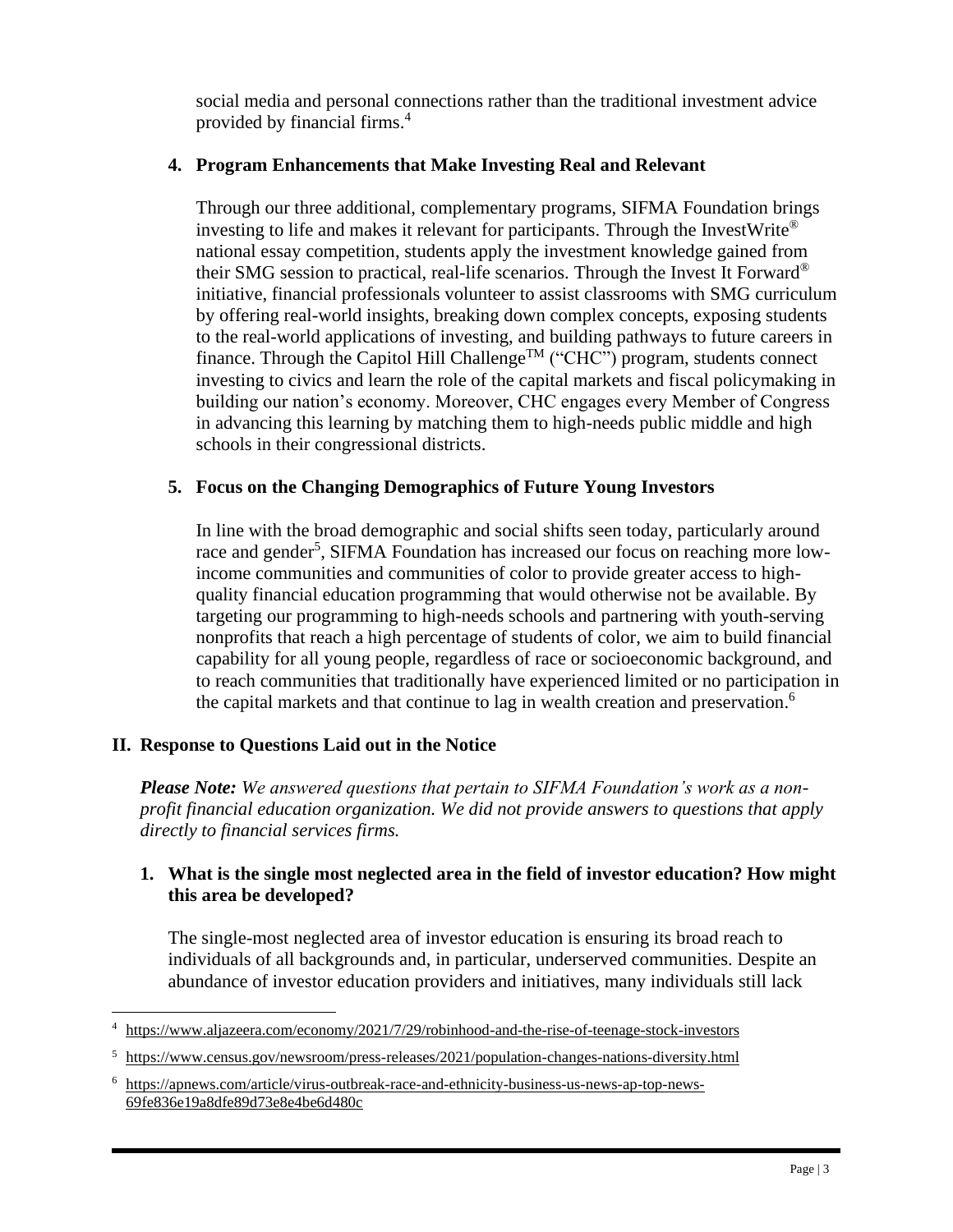access to high-quality investor education. Providing investor education fully and equitably to all audiences, including through place-based interventions such as in schools and community-based organizations is critical. Moreover, ensuring that programming, content, and delivery of investor education is relevant and effectively addressing the distinct realities of all audiences and backgrounds (socioeconomic status, race, gender, age, education level, etc.) is critical to opening the markets to new investors.

The SIFMA Foundation strategically identifies and works with schools in traditionally underserved communities, providing these schools with supplemental resources such as teacher professional development and support, effective and engaging investor education content, and incentives to address their unique needs. Focused recruitment of and reinforced support for teachers in high-needs school districts ensures greater use of our investor education programs in their classrooms. In turn, they are preparing an informed population of future investors by building confidence and increasing readiness to handle the associated risks and reap the potential benefits of the marketplace.

Another neglected area is the timing of investor education. As investment products and services become more readily accessible to young consumers, so must accompanying educational content. Providing investor education to individuals at a young age – ideally as a requirement in elementary, middle, and high school – delivers the greatest benefits when administered long before individuals begin making real-life financial and investing decisions, and then repeated regularly throughout their lives.

We frequently hear from adults when addressing our students, "I wish I had this when I was your age. I would have started managing my money and investing so much earlier." Many say that they were not exposed to investing until eligible for an employersponsored plan or well into adulthood. There are missed opportunities for wealth building, including earning the benefits of compounding, when investor education comes much later in life. Moreover, there are negative financial consequences when novice investors with limited financial knowledge make mistakes that can affect their lives and livelihood. By offering investor education earlier than adulthood, we can ensure that when young investors join the investment community, they have the knowledge, skills, and confidence to successfully navigate the marketplace.

The final neglected area is effective education around risk management. Many investor education programs introduce basic investment concepts but fall short on presenting the entire investment life cycle. By teaching new investors early on not only how to select investments, but also to understand the risks involved with investing and how to mitigate these through strategies such as diversification, asset allocation, and long-term planning, we enable them to join and remain in the marketplace for the long term. Equipped with effective mitigation tools, risk can be managed. Without these tools, risk can have negative financial consequences.

**2. Which methods of educating investors have worked best to increase investor knowledge among self-directed retail investors? Please describe the modes and channels used to reach people and the demographic characteristics of the target audience for such efforts. What should be FINRA's role with regard to educating self-directed investors?**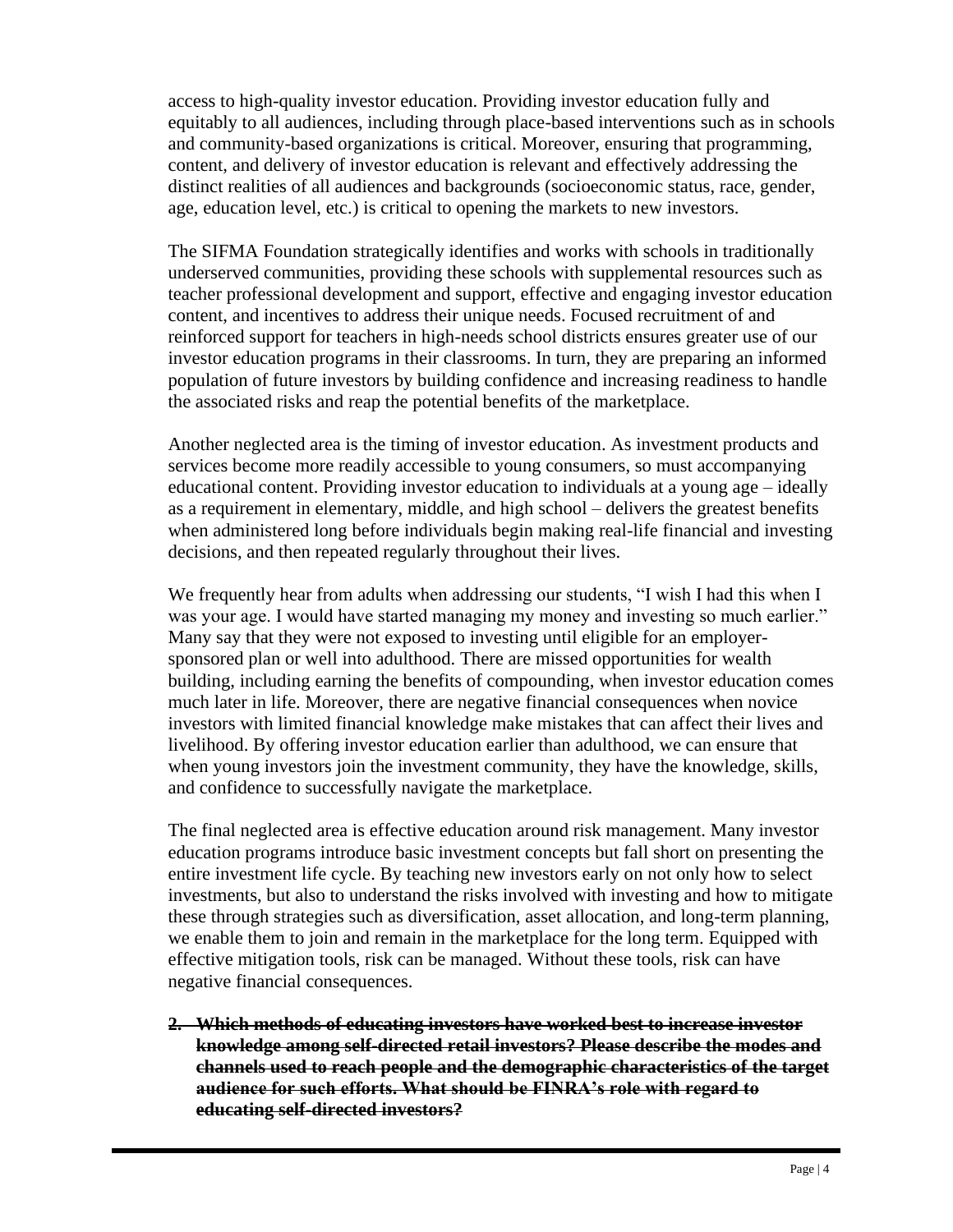- **3. Which education methods have worked best among investors who receive advice from registered financial professionals? Please describe the modes and channels used to reach people and the demographic characteristics of the target audience for such efforts. What should be FINRA's role with regard to educating investors who receive recommendations from registered financial professionals?**
- **4. What types of effective educational interventions have the highest potential to influence the behavior of investors, particularly newer investors? What are the costs of implementing such interventions?**

The SIFMA Foundation's Stock Market Game is a highly effective educational intervention that prepares individuals for real-world investing and positively influences the behavior of novice investors. SMG is also a cost-effective tool, averaging \$10-15 per user, that equips participants with the research and analysis skills needed to make informed investment decisions. SMG has shown that providing individuals at a young age with an interactive, engaging, hands-on investing experience in a safe, simulated trading environment coupled with comprehensive curriculum that teaches critical thinking and informed decision making is an effective way to positively influence the behavior of young, new investors.

Research has shown that when coupled with the safe environment of a real-world trading simulation, experiential learning has the power to not only teach new skills but to positively change behavior. 7 Individuals learn from their mistakes and apply that learning to avoid repeating those mistakes in the future.<sup>8</sup> We often hear from students and teachers that The Stock Market Game not only taught them what not to do, but also taught them what to watch out for and how to do it better next time.

In addition, SMG has shown that our approach not only equips young people to be better future investors, but also positively impacts teachers' personal finance behaviour as they apply these concepts to their own investment and retirement planning.<sup>9</sup> There is also anecdotal evidence that students bring classroom learning home, positively influencing the personal finance behaviour of parents and family members, and introducing them, often for the first time, to saving and investing.

### **5. What metrics do you use to track the results of educational interventions? To what extent do these results change over time?**

As an educational non-profit, the SIFMA Foundation employs both quantitative and qualitative metrics to track the results of our programming. While these metrics do not change drastically year over year, shifts in the education and financial sectors can affect results.

<sup>7</sup> <https://www.eaglesflight.com/blog/using-experiential-learning-to-change-behavior-improve-performance>

<sup>8</sup> [https://www.baycrest.org/Baycrest-Pages/News-Media/News/Research/Making-mistakes-while-studying-actually](https://www.baycrest.org/Baycrest-Pages/News-Media/News/Research/Making-mistakes-while-studying-actually-helps-you)[helps-you](https://www.baycrest.org/Baycrest-Pages/News-Media/News/Research/Making-mistakes-while-studying-actually-helps-you)

<sup>&</sup>lt;sup>9</sup> https://www.stockmarketgame.org/assets/pdf/2009 Learning Point Study Brief Report.pdf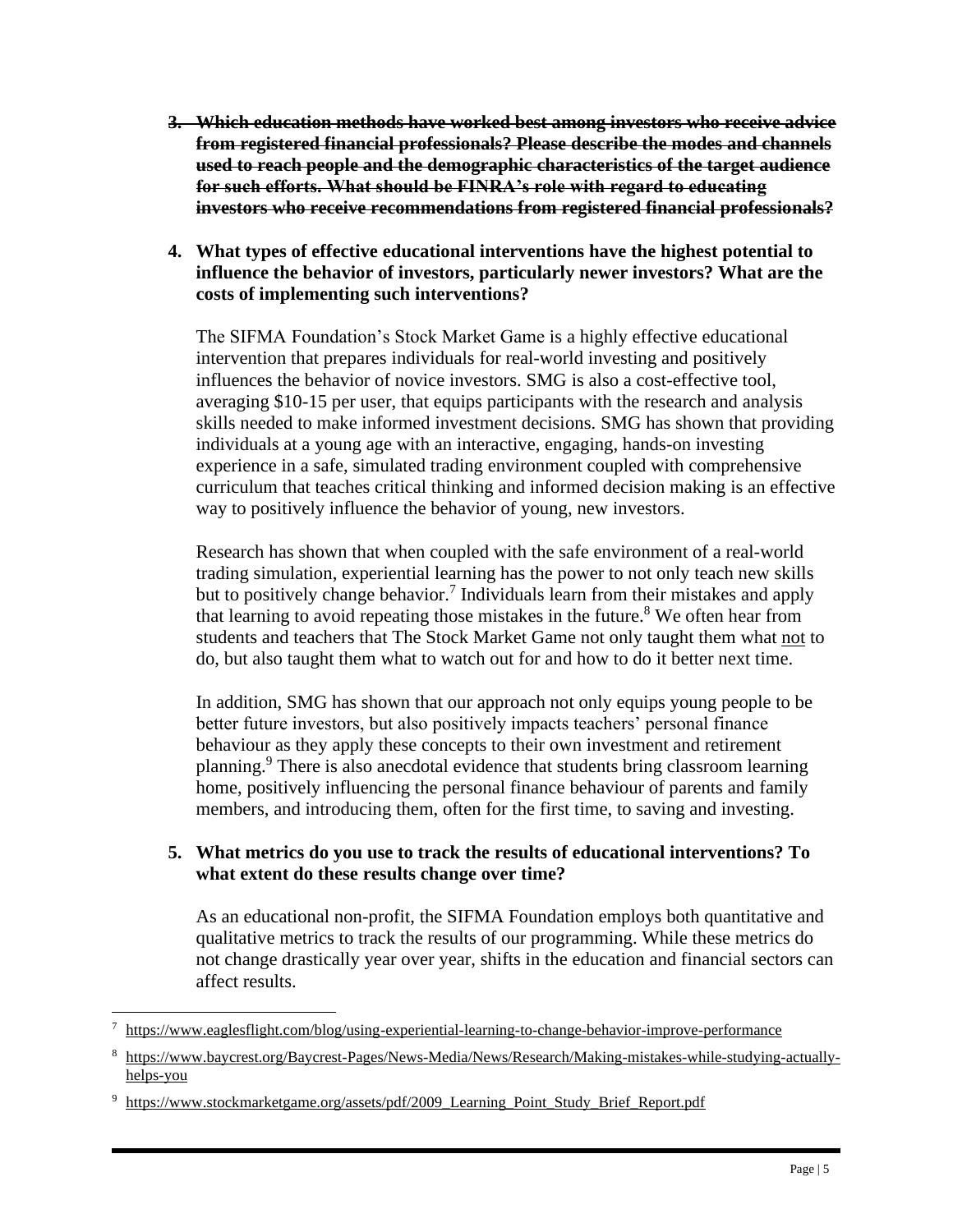Quantitatively, we track program participation via schools, teachers, and students served, including both passive participation (teacher curriculum accessed) and active participation (transactions made in users' simulated investment portfolios). We also employ an equity lens to our metrics by measuring our reach to traditionally underserved communities with high-needs schools as well as estimating the race and gender characteristics of our student population. Given the recent demographic shifts and the clear indication that future young investors are not likely to be of the same age and background as novice investors of the past, we anticipate our impact will continue to evolve accordingly.

In addition, we incorporate qualitative feedback through bi-annual teacher surveys as well as periodic topic-focused feedback initiatives, specifically around ways to meet the needs of our diverse student population. Anecdotally, we also know that the findings of the 2009 randomized controlled trial and national survey of The Stock Market Game<sup>10</sup> generously funded by the FINRA Foundation continue to hold true.

- **6. What experience and evidence of effectiveness can you share regarding the integration of investor education into other types of service delivery (such as workforce development, general financial planning or client cultivation)?**
- **7. What lessons have been learned from qualitative or quantitative study of target audiences, input from behavioural science professionals, data analytics or other inputs regarding effective ways to educate investors generally and newer investors specifically?**

Through SIFMA Foundation's work in youth financial education and partnership with other financial education partners such as the FINRA Foundation, we have garnered a few key lessons regarding effective ways to engage newer investors:

- a. Lay the groundwork for investor education early so that financial skills become engrained and can inform future decision making
- b. Ensure that investor education reaches all communities, especially those traditionally left out of the capital markets
- c. Emphasize the relevance of investing and why it is important to an individual, focusing on financial security and building wealth for the future
- d. Begin with the basics (i.e. asset definitions, compound interest, fundamentals) before introducing complex concepts (i.e. risk, diversification, technical), but ensure that the full spectrum of investment concepts is covered
- e. Ensure investors are equipped with the necessary knowledge and decisionmaking skills before making consequential real-life choices

<sup>10</sup> [https://www.stockmarketgame.org/assets/pdf/2009\\_Learning\\_Point\\_Study\\_Brief\\_Report.pdf](https://www.stockmarketgame.org/assets/pdf/2009_Learning_Point_Study_Brief_Report.pdf)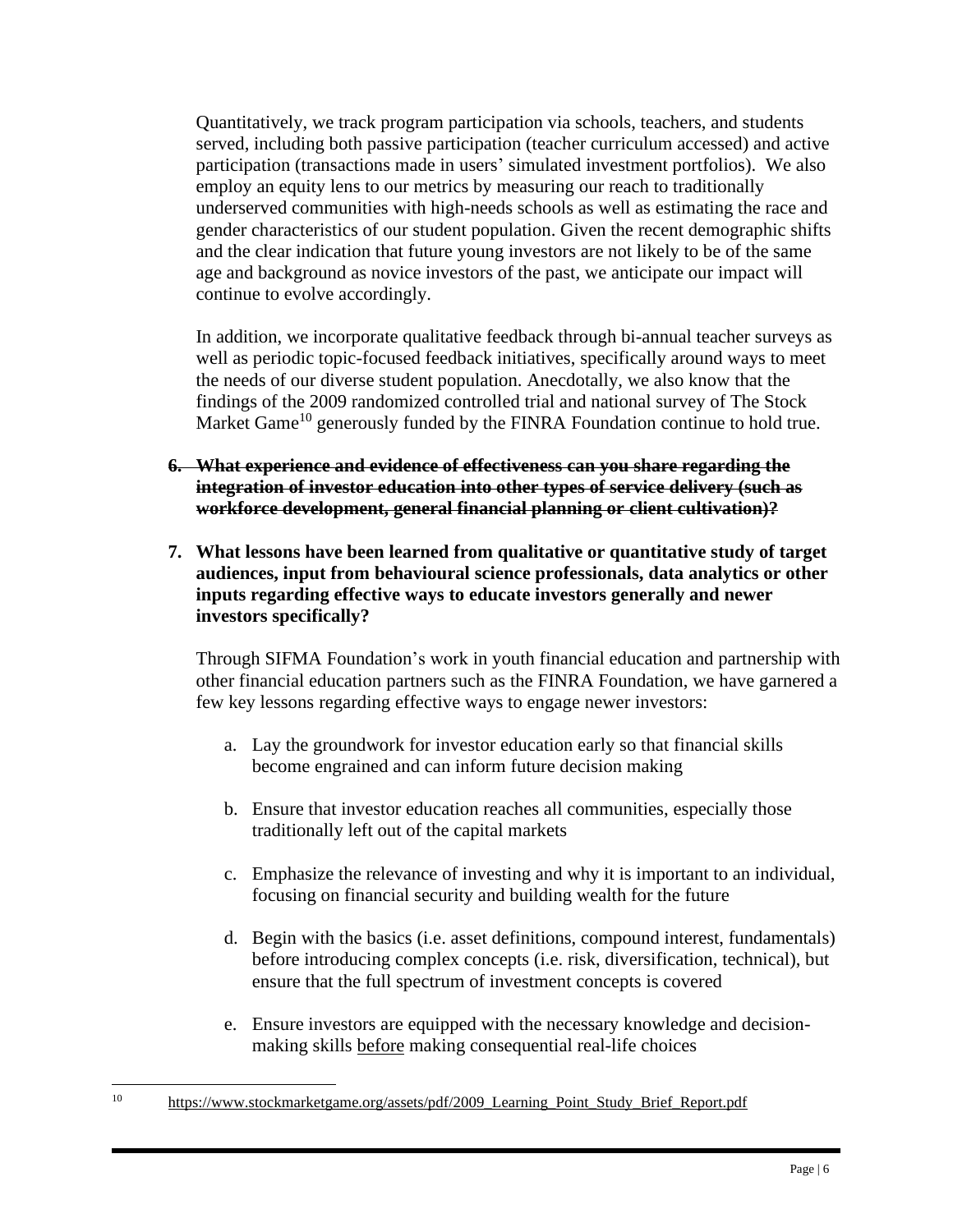- f. Provide education and resources on how and where to invest (i.e. self-directed accounts, workplace plans, financial advisors)
- g. Ensure continuity of investor education throughout life stages, aligning lessons and concepts with experiences at each stage in life
- h. Incorporate behavioral economics into products and services in order to motivate positive investment behavior (i.e., offer incentives for completing investor education training before making an initial investment)
- i. Tailor investor education content to the intended audience (i.e. across life stages, socioeconomic status, race, gender, age, education level, etc.) and ensure investor education resources and materials are culturally sensitive, accounting for individuals' unique circumstances
- j. When working with youth, make learning fun, interactive, and real-world

### **8. Does simulated trading help educate investors or potential investors about different aspects of investing, such as risk, diversification, costs, and performance?**

Yes – when coupled with curriculum, simulated trading is a highly effective way to educate investors and potential investors. The ongoing success of SMG is an excellent example as the program's primary focus is simulated trading combined with comprehensive curriculum. The educational lessons are teacher-facilitated or student self-directed and include essential investment topics such as financial goal setting, risk management, diversification, asset allocation, and long-term planning and wealth preservation; but the true effectiveness of engaging youth and future investors in this learning process is in their tangible experience of the dynamism of the real capital markets via simulated trading.

Furthermore, to provide participants with the opportunity to apply research, analysis, and critical thinking to their investment choices, SMG provides this experiential learning not in simulated time (i.e., 50 years of history simulated into one year), but rather in real time with students investing in the live marketplace and portfolios subject to the same current events, economic factors, market dynamics, and price fluctuations as users would experience in their real investment portfolios.

**9. For broker-dealers and other financial services firms that offer investor education resources through mobile apps or websites, what has been your experience regarding customer usage of the tools and information you offer? Which platforms and modalities have the highest utilization? Which have been most effective? Have you measured changes in investor knowledge? If so, how and with what results?**